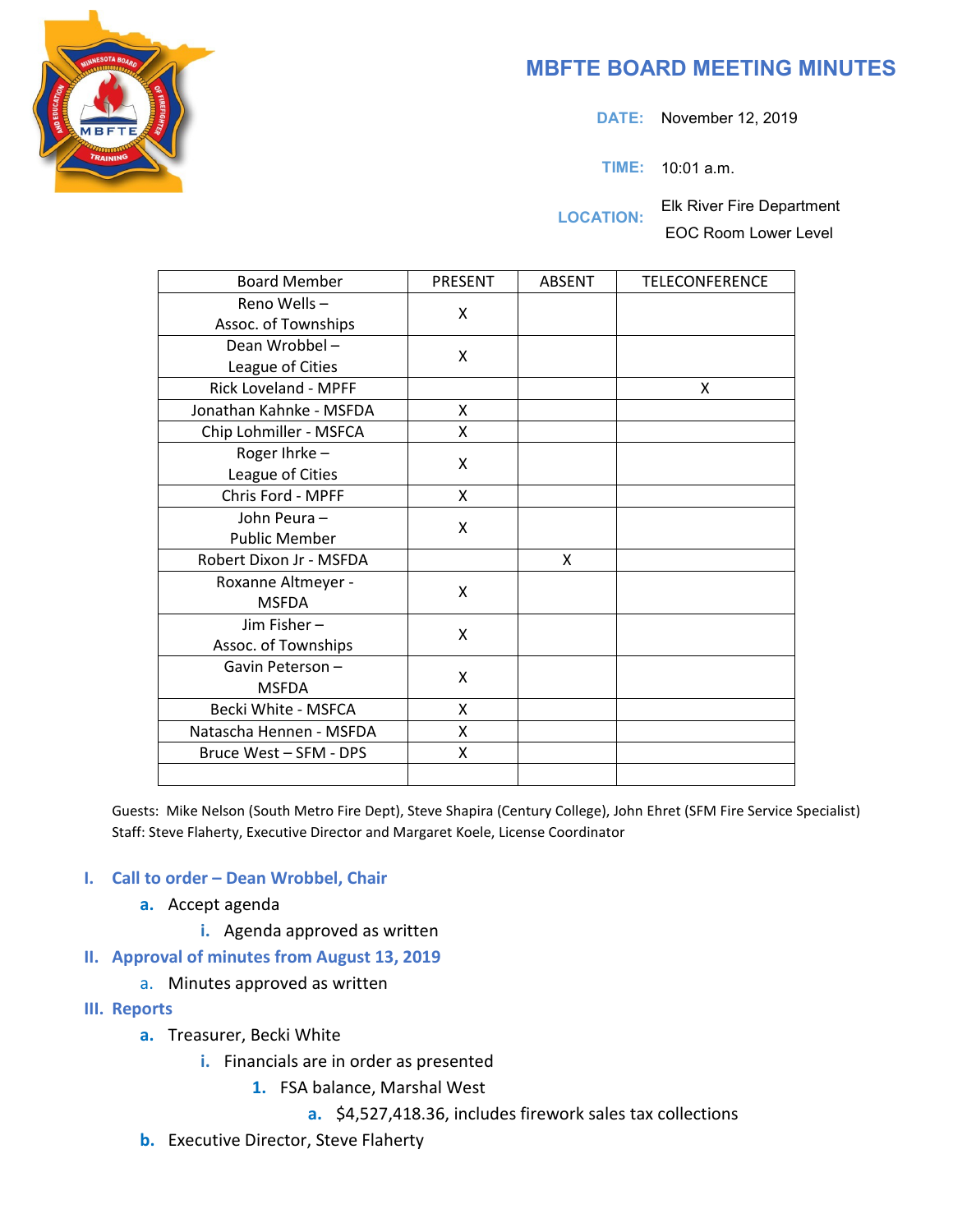- **i.** Target Solutions moving forward and they are setting up an enterprise site for MBFTE
	- **1.** We are working on a logo with MBFTE and Target Solutions to show on the site when departments login
	- **2.** 40 pilot departments will be starting soon with a web X training program
		- **a.** Fire Service Specialists, Executive Director and License Coordinator will be involved in that training to help answer questions as they arise from departments
		- **b.** On site train the trainer will start after the initial web X training occurs
		- **c.** 105 departments wanted to be part of the pilot program, with very positive feedback regarding the program going state wide
		- **d.** Executive Director, Steve Flaherty, will be working with Target Solutions to make sure all the training links go along with MN Certification Board requirements
- **ii.** Leadership Development
	- **1.** December 6-7 will be the first module in Baxter at the Arrowwood Resort with 25 students expected to participate
	- **2.** The second course will be January 4<sup>th</sup> at the Arrowwood
	- **3.** Module three will be held at the Holiday Inn St Cloud
	- **4.** Fourth module will be at the Kelly Inn St Cloud
		- **a.** In order to abide by the state purchasing policies we had to split the locations for the modules to different locations
- **iii.** Marshal West and Executive Director Steve Flaherty, will be attending the Sourcewell annual meeting next week to thank them for the funding and share how it has helped the fire service in that region with training
- **iv.** We are currently reaching out to departments that have not yet invoiced for students that have completed courses and passed certification in the "Basic Fire Training" programs
- **v.** We attended the Chief Conference a couple weeks ago and will be at the Association of Townships Conference next week
	- **1.** Both conferences are well attended and our booth continues to be very busy throughout our vending time
- **c.** Executive Committee, Chair Dean Wrobbel
	- **i.** Draft minutes were sent out to all board members after the meeting
	- **ii.** Dave Schliek from MFSCB talked about their transition committee going over the RFP process for those interested in taking over the MFSCB when the current Executive Directors retire in January 2024. The four options being considered are: State Fire Marshal's Division, M State Universities, independent contractor and direct hire. Presentations will be made in December with a final decision in early February of the direction they choose to go
	- **iii.** The committee would like to discuss at the board level to do a request for base budget increase from FSAC to cover Target Solutions annual fee
- **d.** Training Committee, Chair Dean Wrobbel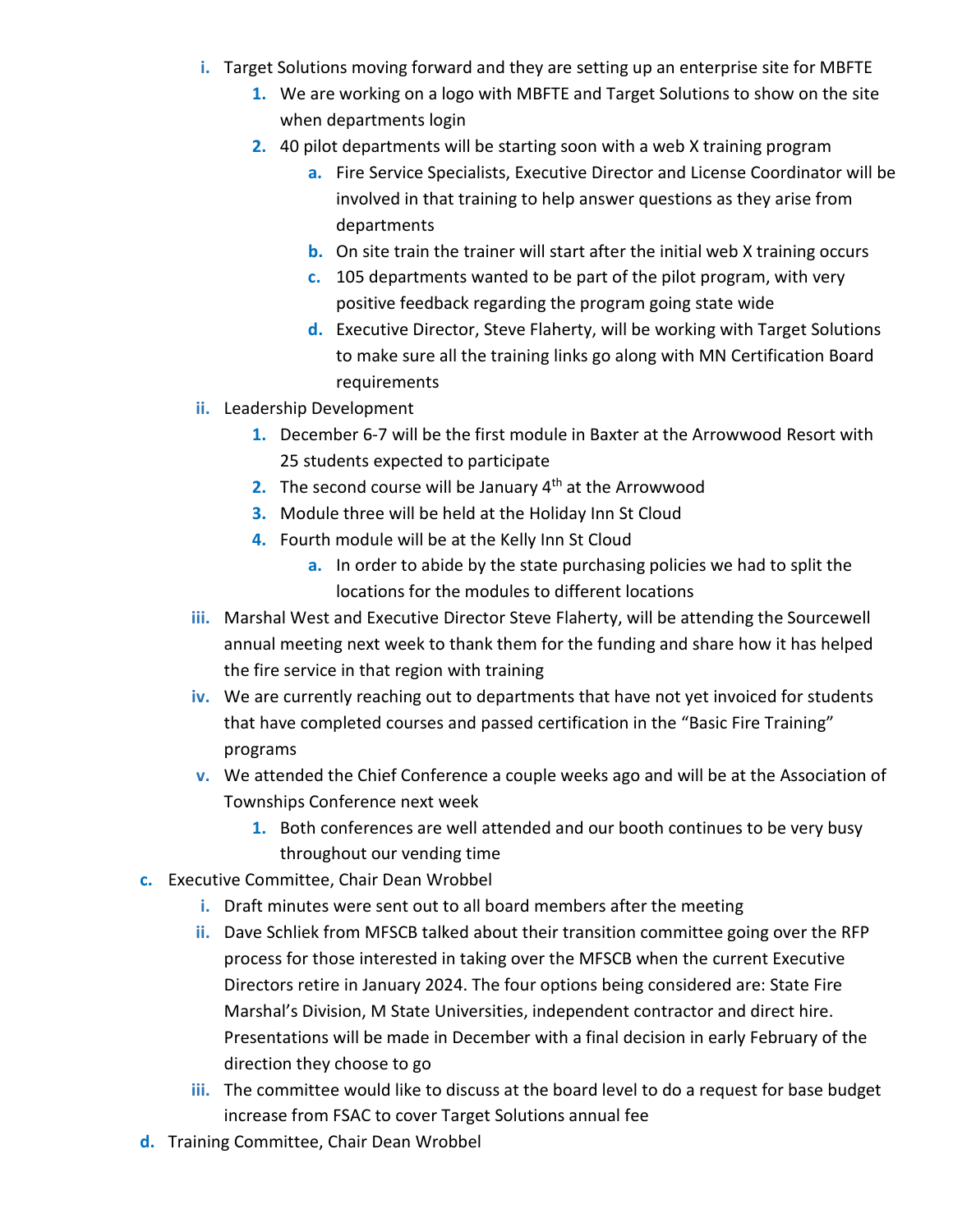- **i.** Target Solutions pilot program was discussed and the contract was signed to move forward
- **ii.** 300 applicants have applied for the qualified instructor program and Steve Flaherty, Executive Director is following up with those whose applications are incomplete
	- **1.** FY21 we will be linking the instructors with the reimbursement form process
	- **2.** Currently we have a live search of qualified instructors on the website
- **iii.** Steve Flaherty, Executive Director and Chip Lohmiller have been working with MFSCB on a committee for live burn certification
- **e.** Fire Service Specialist Report
	- **i.** We are working very hard around the state with departments
	- **ii.** Grant opportunities should be coming up December / January
	- **iii.** Service Planning Grant is going strong and we are helping with that program
	- **iv.** 76 fire departments were at risk of losing their fire aid and we worked closely with the Office of State Auditor to try to help prevent that from happening
	- **v.** We are working with many new chiefs and helping them understand MBFTE programs
	- **vi.** We helped Target Solutions identify some organizations that would be good fit for them
	- **vii.** We are working with departments that are considering merging through using the service planning grant program

## **IV. Public comment**

- a. No public comment
- **V. Old business**
	- a. Board appointment update
		- **i.** Chris Ford 1/6/2020
			- 1. Chris Ford has reapplied for the seat and we have received a letter of recommendation from the MPFF, that will be submitted to the Governor office
	- b. Quorum clarification from AG office
		- **i.** Quorum clarification from last meeting
			- 1. There are two statutes on "quorums", as a state agency we fall under the one that is half of the total number of appointed seats for the board is the quorum, if during a meeting the number falls under that quorum the Chair will acknowledge the loss of the quorum and the meeting will go forward as discussion only and no business can be acted upon after the loss of the quorum
				- a. Committees follow the same rules as above
					- i. Teleconference members count as part of the quorum and they need to be on the line during roll call votes to be considered part of the quorum. If they drop off, hang up, or mute and are not present during such a vote it will not count as part of the quorum
	- c. Certification Board transition meetings
		- **i.** November 14<sup>th</sup>, December 16<sup>th</sup> (proposals due), January 15<sup>th</sup> (presentations)
			- 1. January 30<sup>th</sup> (board meeting), February  $11<sup>th</sup>$  (board meeting) to be determined as conflict with MBFTE meeting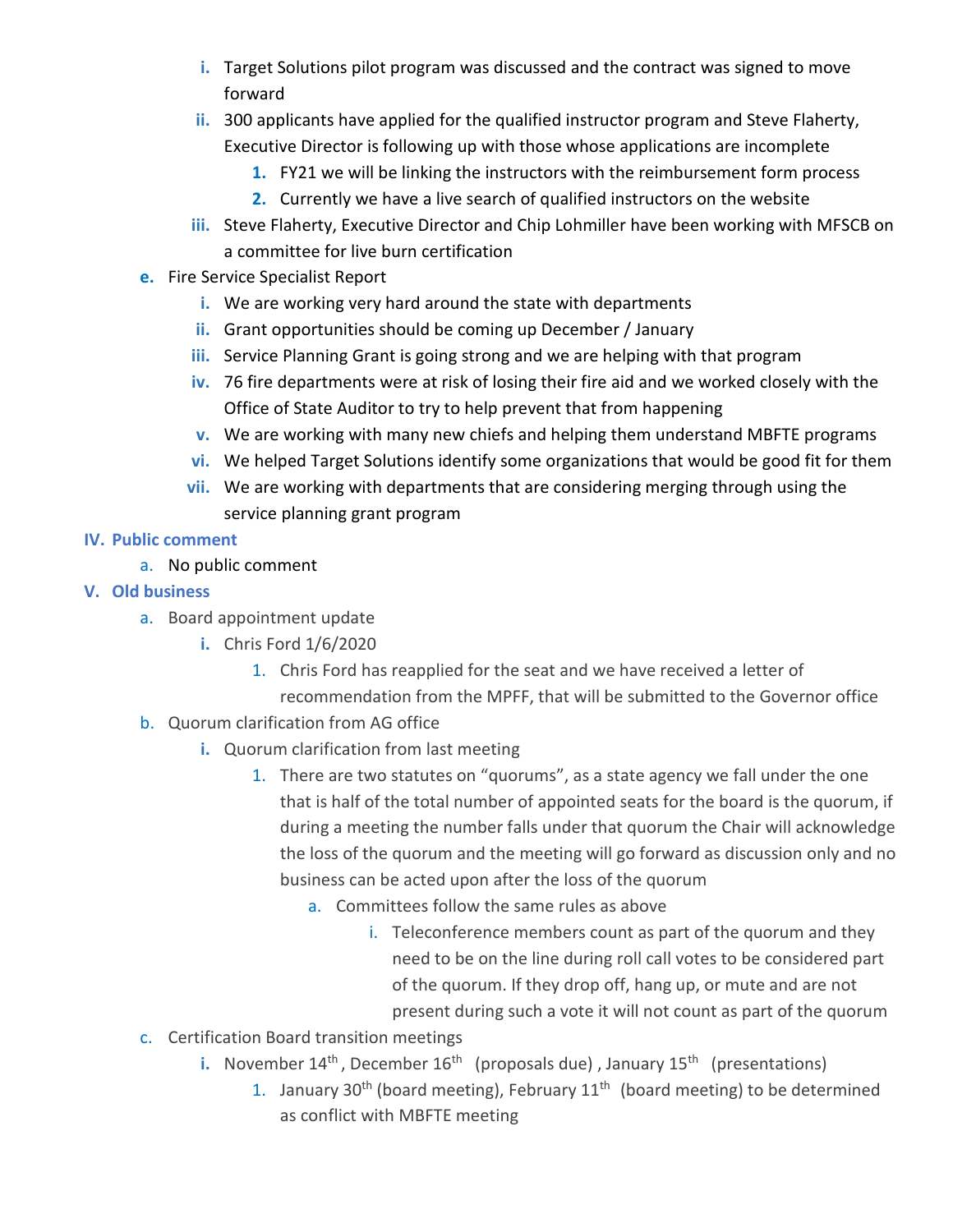- **ii.** Steve Flaherty, Executive Director will be giving a proposal on behalf of SFMD if certification were to come under the state
- d. Committee meeting discussion
	- **i.** Meetings were held two weeks ago to get draft minutes out to board members prior to the board meeting, per the request
	- **ii.** The board chair would like to combine the agenda for the training and executive committees
		- 1. Everyone will show up for the beginning of the meeting for shared reports
		- 2. The agenda will go over training committee business then roll into the executive committee business with those not being officers able to leave the meeting for that portion of the agenda
			- a. Rick Loveland would like to make sure MPFF is represented on the Training Committee
				- i. Chris Ford volunteered to be part of the Training Committee
					- 1. The board chair will work out the committee member list for the training committee so it does not go over the quorum limit for a board meeting
					- 2. Margaret Koele, License Coordinator will get the new committee information out to all board members once it is all finalized by the board chair

### **VI. New business**

- **a.** Target Solutions pilot program update
	- **i.** We will have more information at the next meeting once the pilot program gets moved forward
		- **1.** Roxanne Altmeyer asked if the hours for the online training would be able to be accredited for the qualified instructor hours or accredited hours
			- **a.** Steve Flaherty, Executive Director commented that the program follows NFPA standards and would qualify for hours under the qualified instructor program
			- **b.** It would be up to each AHJ to sign off on the training for each individual doing the training within their own departments

## **b.** Base budget increase

- **i.** Executive Director Steve Flaherty, commented that the fire safety account consistently goes upward. The collection of \$14 million and only has appropriated \$13 million. We feel this is the appropriate time to ask for a base budget increase from the FSAC for Target Solutions \$130,000 annual fee
	- 1. We would like to see an increase to round numbers and go to \$4.5 verses what we get currently \$4.265
		- a. We have the data to identify the needs of the fire service for these funds
			- i. Rick Loveland commented that this is a very modest increase and would be justified, in his opinion, for Target Solutions and the Leadership program moving away from Camp Ripley